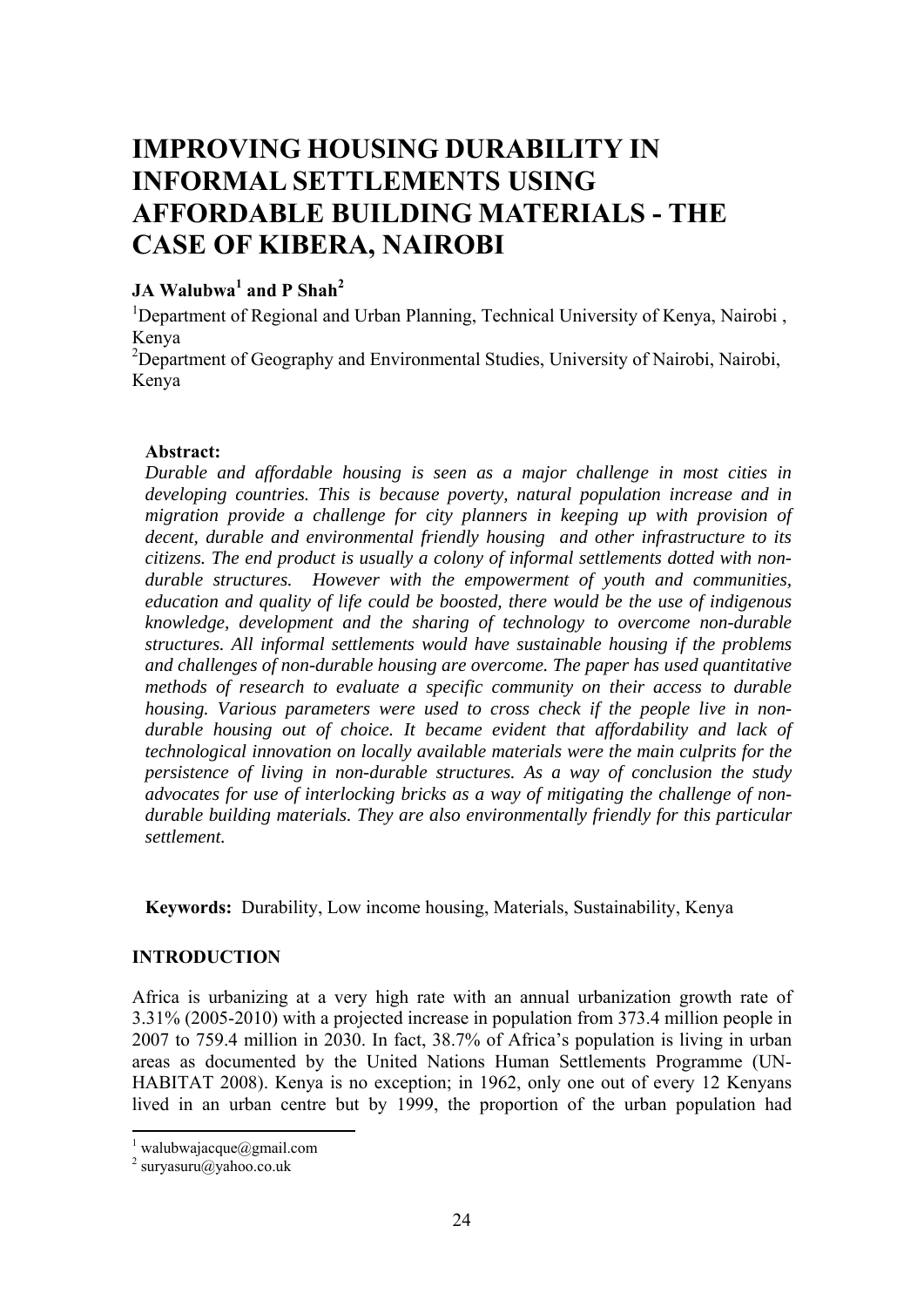increased to 34.5%, i.e. one out of every three Kenyans was living in an urban centre. Furthermore, during the period of 1989-1999, the country's urban population had increased by 155% (Government of Kenya 2002). Today, the urban growth factors in Kenya are natural increase and *in-situ* urbanization (the absorption of rural and periurban settlements in the spatial growth of a larger adjacent city.)

As the developing countries keep on having a population surge, the worst hit areas of these countries are the urban areas, bringing with them a couple of problems like crime, poverty, lack of sustainable housing and formation of slums. Already this is evident in the continents of Africa, Asia and South America. The cities of Mumbai, Nairobi, Rio de Janeiro and Manila are some of the examples of cities with slums. These slums lack planning, they have poor infrastructural amenities, there is lack of permanency in the structures and a sense of seasonality- though sometimes it spans for 20 years- reflected in the building materials and design. This means that there is a persistent need for housing, and housing which is durable.

Most materials used in the construction of these settlements are innovative but not durable. This is because the slum dwellers build their houses in tandem with their financial ability. Over 60% of these slum dwellers in most of the slums are very poor and cannot afford durable materials for sustainable housing. According to (UN-HABITAT 2003), a house is durable provided that the materials used are structurally permanent, can protect its inhabitants in extreme climate conditions and is built in a hazard free location. Furthermore, every citizen has a right to good housing and should not stay in deplorable conditions like the slums.

Most governments and authorities have resorted to slum upgrading in line with the Millennium Development Goals (MDGs). Kenya is one of them. These responses are aimed at keeping up with the provision of decent and durable housing with an aim of improving quality of life. This paper tries to address the gap found in the provision of durable housing by the local authorities in Kibera-Kenya, which can be bridged by having new appropriate technology, material science and fundamental mechanisms.

#### **DURABLE HOUSING IN KIBERA-NAIROBI, KENYA**

Durable housing is a panacea for any development to take root. Through the use of indigenous knowledge, education and development of technology, durable housing is always a possibility. Technology becomes available with access to affordable finance. But most poor people are entangled in the trap where good housing is unaffordable as they do not have access to financial capital or institutions. In Kenya, the informal settlements bear the largest brunt of economic development in urban areas yet there is a lot of potential man power resource inside the settlements. The guidelines in the Poverty Reduction Strategy Paper point out to slum upgrading as one of the key elements of reducing poverty. It states that the slum dwellers should be involved in the designing and implementation of the housing as they themselves can solve these problems. Under the Global Land Tool Network (GLTN), the slum dwellers are empowered through capacity building, research and training

Kenya, working closely with the GLTN and UN-HABITAT has developed the Kenya Slum Upgrading Programme (KENSUP). This program seeks to eradicate slums in the whole country and has a pilot phase in Kibera which is the main focus of this paper. Most homes are generally one-story, one-room, 10 ft. x 10 ft. huts made of mud and precariously placed corrugated tin roofing. Structures are so poor that in case of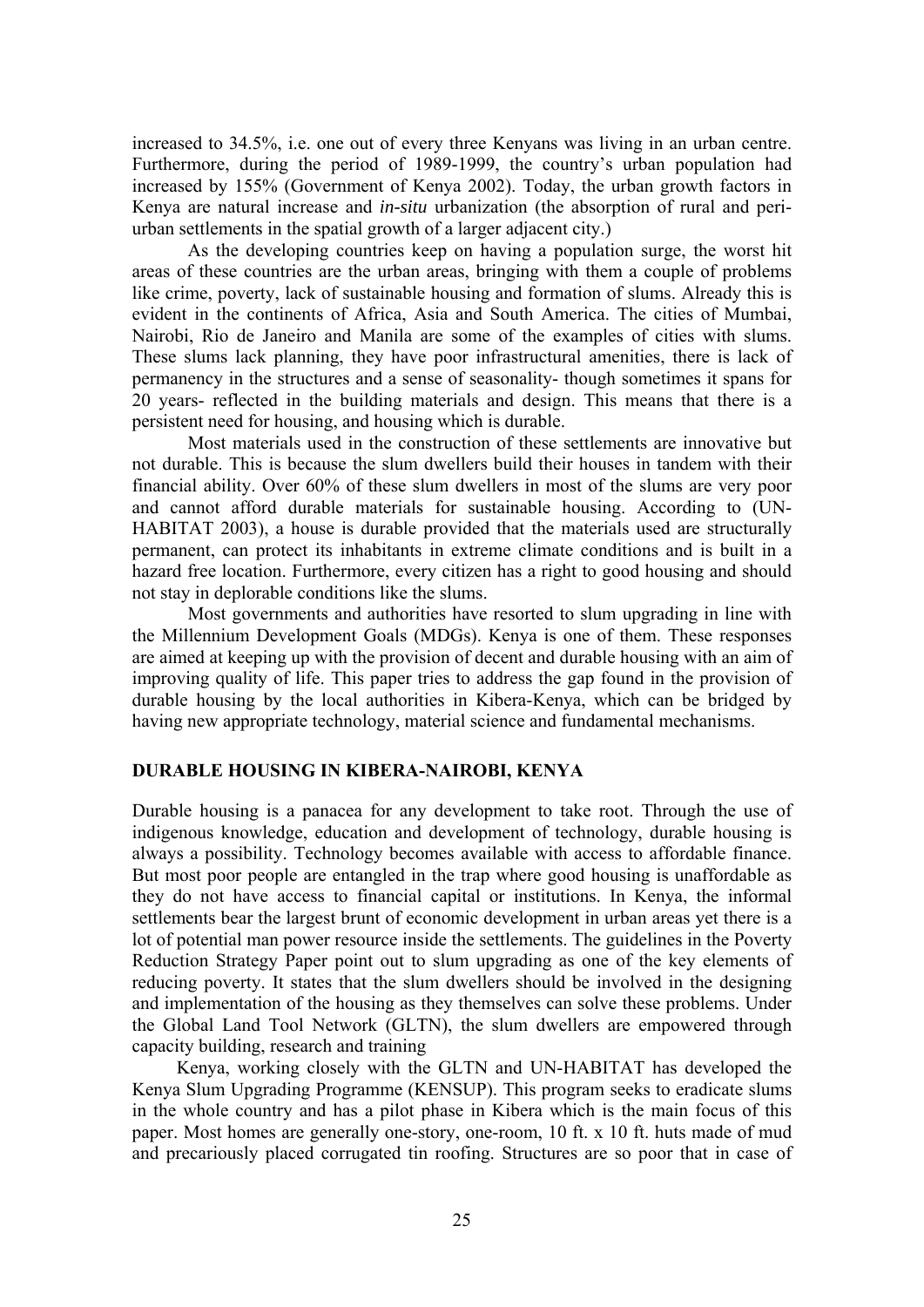heavy rainfall or fire, they would be destroyed. In case of such a tragedy, there would be a high number of causalities as there is very little space in between the alleys for people to escape. These intervening bodies have come together to provide durable housing as a wholistic process. In Kibera every effort has been made to ensure that the slum dwellers own and feel that they own their homes, and as such the interventions focus on community participation in the innovation of building materials for their houses.

#### *Objectives of the Study*

To achieve the aims of the study the following objectives were used as guiding principles:

- To find out the challenges present in accessing durable housing in informal settlements.
- To identify the presence of locally available materials for constructing durable houses.

## **RESEARCH METHODOLOGY**

#### *Research Design*

As this was a specific project being targeted, the sample was drawn from one of the twelve villages in which the intervention was being carried out- Soweto East village. Simple random sampling was used to select the respondents for the study and in total 40 adults constituted the sample. The sample size was selected based on the minimum number of samples being 30 in any sample. People living in durable houses as well as non-durable houses were interviewed.

The variables used included type of housing one was staying in, materials used in housing, body in charge of building houses, improvements in housing, affordability and choice of housing structure, whether one would like to live in a durable house, problems of non-durable homes, challenges of having a durable house and recommendations for a durable housing structure.

#### *Methods of Data Collection*

The research depended mainly on primary data though also some desk studies had been done earlier. The data was collected through the use of questionnaires, interviews, focus group discussions, expert interviews and observation.

#### *Data Analysis and Synthesis*

From the field data processing was done by scrutinizing the return questionnaires to check for inaccuracies and inconsistencies. Once the data was cleaned, a code book was designed and generated to translate the entries in the questionnaires to a spread sheet. The spread sheet data were then converted to electronic form using Statistical Package for the Social Sciences (SPSS) interface data editor since SPSS was the main analysis platform. The resulting dataset was further subjected to cleaning based on the preliminary frequency distributions.

At the preliminary stages statistical data was subjected to explotary data analysis using statistical tools of descriptive measures including measures of central tendencies and dispersion to assist in accurate description of statistical data. The results of these analyses were presented in tabular form or in graph form and remarks made about them.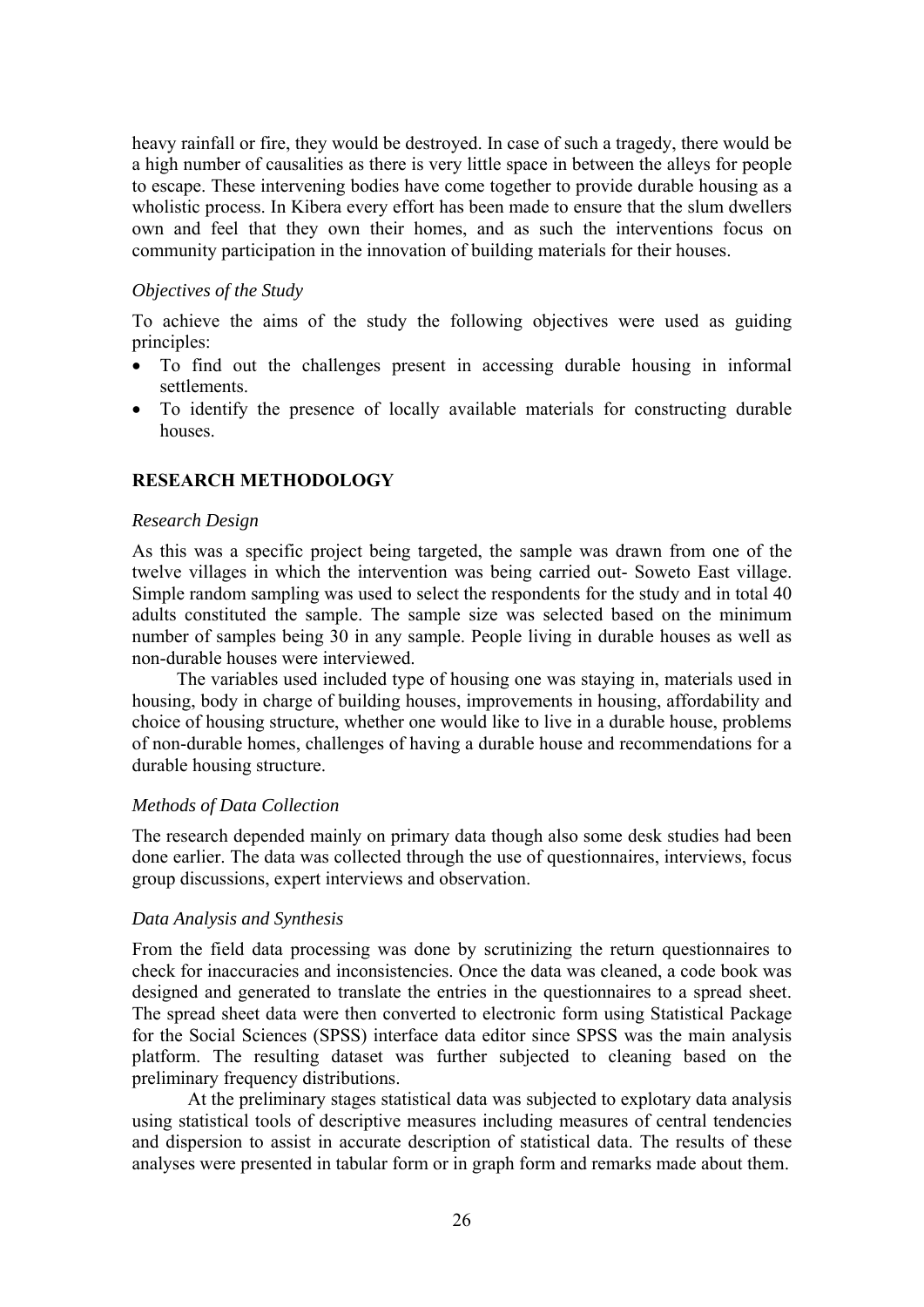## **FINDINGS**

#### *Problems of Non-durable Housing*

Out of 40 respondents, 10 (25%) were living in durable homes while 30 (75%) were living in substandard structures. The materials used in the durable homes were 'stones' made from cement and bricks made from cement and sand. In the non-durable homes the materials ranged from rusted iron, paper, mud, cloth and skin. The respondents cited problems associated with living in non-durable houses as shown in Figure 1:



Figure 1: Problems associated with non-durable housing

#### *Ownership of Homes*

The respondents were also asked who was responsible for their tenure-ship of the housing structures. 25% of the respondents stated that it was the government together with KENSUP while 75% stated that it was the rich landlords to whom they were paying rent and as such they were not motivated to make any improvements to their housing condition, since it would not amount to any investment on their part.

#### *Challenges to Accessing Durable Houses*



Figure 2: Challenges in durable housing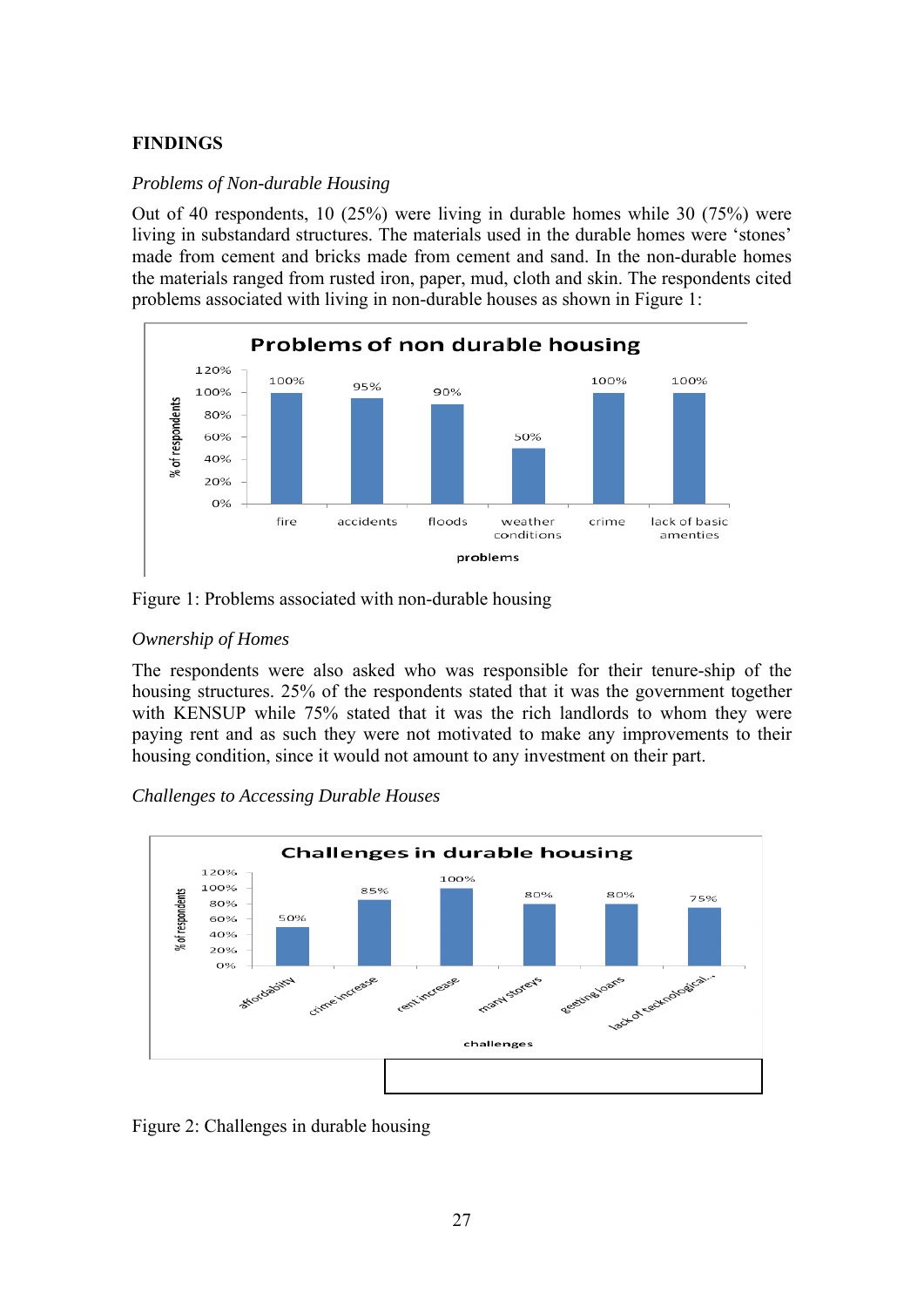Various responses emanated from the question relating to the challenges experienced in accessing durable homes. Among them was the aspect of affordability which 25% claimed that it was affordable. This was Figure 2: Challenges of having durable housing the percentage that was staying in areas with durable structures. Of the 75% staying in non-durable housing, only 10 respondents (33.3%) stated that they could afford durable housing. This was due to the fact that they would not afford a bigger chunk of their salary for rural remittance purposes. Other responses about the challenges encountered in accessing durable housing included; increase in crime rates, difficulty in accessing the higher floors in multiple storey buildings, arbitrary rent increments, difficulty in accessing loans without surety and lack of cheap technological innovations.

#### *Recommendations on Material Choice for Housing*

Though living in non-durable houses, the respondents were aware of the steps that could be taken to ensure that their houses are durable. Among them, they cited durable and cheaper materials like stones, waste water bottles, corrugated iron sheets and cement. See Table 1. All respondents commented that the cement stones and bricks made by the youths in Kibera were affordable. Further questioning found out that the cement bought by the Youth Empowerment Programme was bought directly from a cement manufacturing company and as the project was for empowering the youth, the cement was sold to them at a subsided price. This encouraged the youth to make cheap stones and bricks. Plate 1 shows youth making cement stones.

|  |  | Table 1: Affordable and durable material |
|--|--|------------------------------------------|
|  |  |                                          |

| <b>Type of Material</b>    | Percentage         |  |
|----------------------------|--------------------|--|
|                            | <b>Respondents</b> |  |
| <b>Stones</b>              | 90                 |  |
| <b>Waste Water Bottles</b> | 25                 |  |
| Corrugated Iron Sheets     | 80                 |  |
| Cement                     | 75                 |  |

Source: Field Work 2012



Plate 1: Youth making affordable bricks

## **DISCUSSION**

Majority of the respondents were against the idea of having non-durable housing (plate 2) and opted for durable housing. Challenges like fire, limited access to basic amenities, crime, accidents, floods and weather topped the list. Studies carried out by different researchers have shown accidents, floods, fires and crime to be the main problems associated with non-durable housing in the slums of Kibera. With floods the risks of diseases also increases. In 1997 the El Nino rains created severe floods which led to deaths of humans, destruction of property as well as structures. The flood waters contaminated the fresh water and diseases occurred (Hayombe, 1997). Lack of basic amenities includes access to clean water and sanitation. In fact in most of the nondurable houses, people look for illegal connections or open man holes (Septic tank) so as to divert sewage water to farms causing disease. For instance, in parts of Kibera farmers remove manhole covers and block the city's main sewer, diverting raw sewage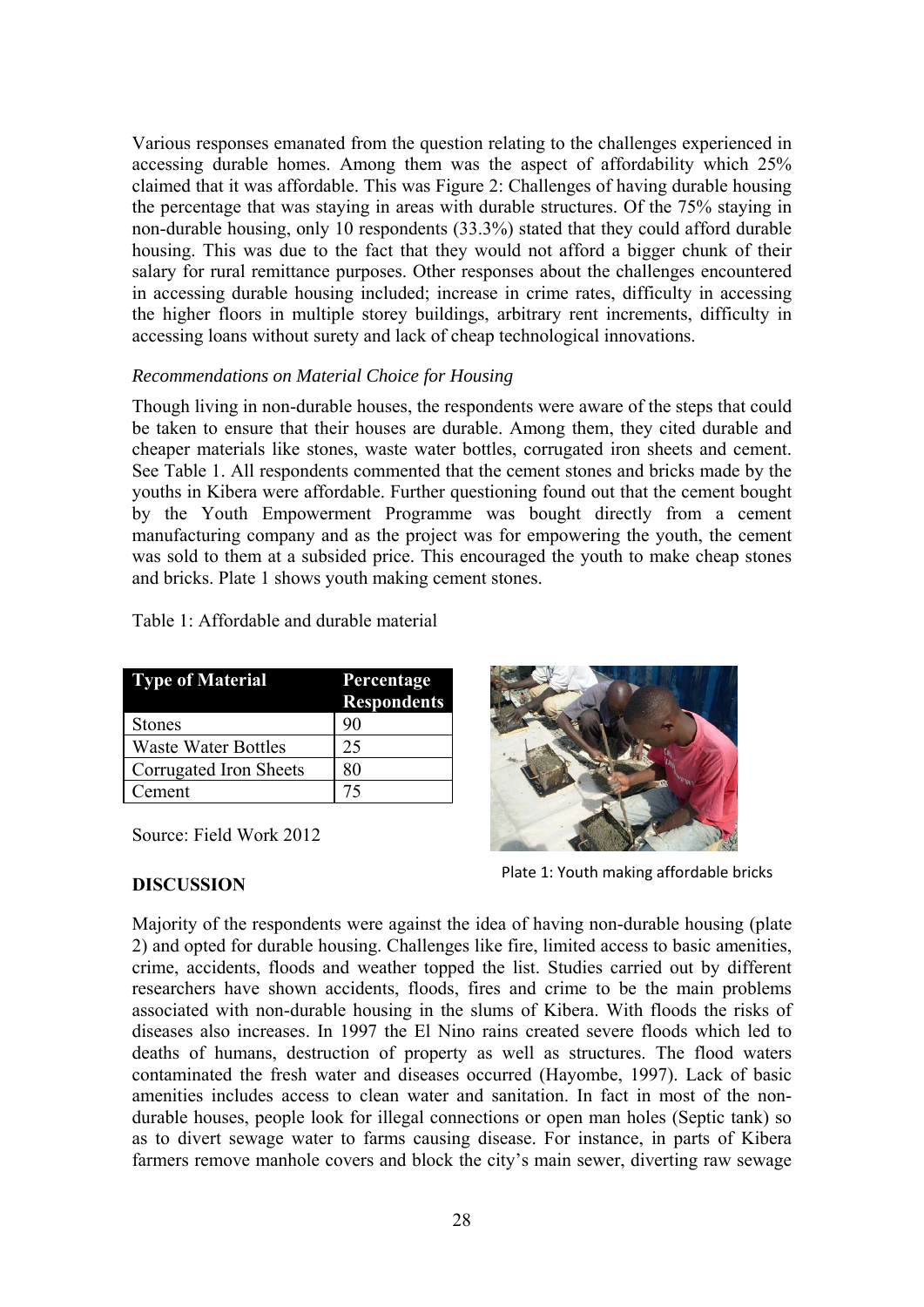on to their land to irrigate their crops (Scott *et al*. 2004). Plate 3 shows the small walking alleys in the informal settlement of Kibera which lead to serious accidents in case of falls.



The results indicated that very few people lived in durable housing in Kibera in spite of the fact that they desired to live in them. This is because they foresaw problems of living in durable houses. Increase in rent, crimes, lack of negotiating power for loans and buildings with multiple storeys were rated at or over 80% of the problems. The issue of rent meant that if one lived in a durable house, the landlord would think that the tenant is rich and would keep on increasing the rent at every opportunity he got. This indicates that in the long run affordability would be a hindrance (COHRE 2006). Crimes would also increase in durable houses as it is a perception that the rich live in such houses. Many respondents felt that living in affordable houses was not favourable to them as access to cheap loans was a problem. Only with a good increment of salary, would they be able to afford the loans.

It was also of note that many households had elderly and disabled people; this led to another challenge which was the design of the houses. The durable houses tended to occupy less space horizontally and more vertically and as such they posed a challenge to the elderly who would not be in a position to climb the stairs of multiple storey buildings. Lack of affordable and innovative technology was cited as a major challenge. The residents felt that the solutions being provided in mitigating their deplorable conditions were very generic and revolved around expensive solutions thus not helping them in any way. They thought that if technology was viable and available then, durable, affordable and sustainable materials would be produced for their houses. Some even proposed the use of plastic waste water bottles as affordable material for housing. This was seen as a cheaper option, since the bottles would be recycled as opposed to them being thrown as non-biodegradable waste and polluting the environment. This idea is a viable and sustainable solution as depicted in Dar es Salaam's Chumazi area, where local communities have been building housing using waste plastic bottles (Plate 4).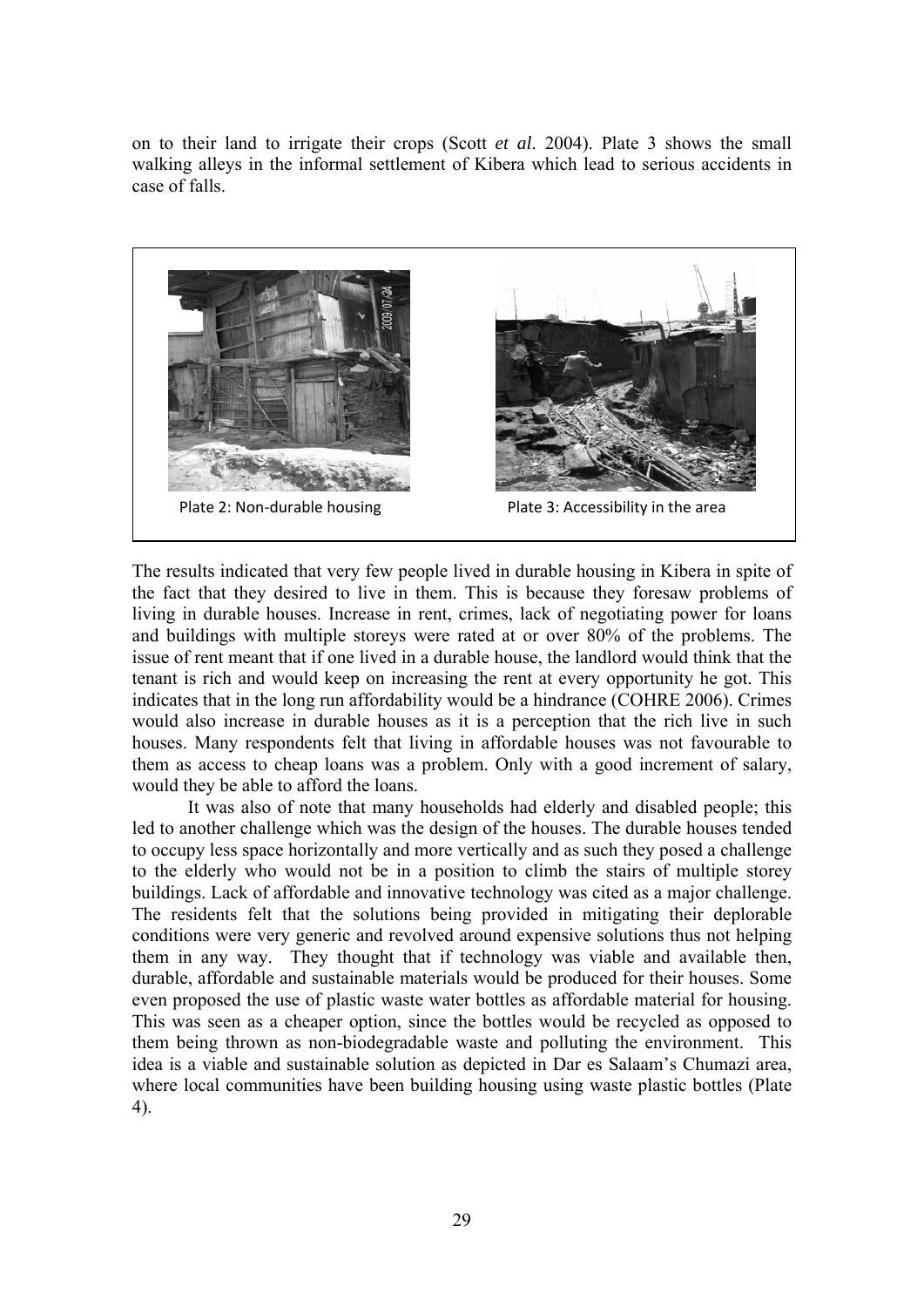The respondents in Kibera felt that the use of interlocking bricks should gain more momentum and popularity as it was cheap and sustainable. The interlocking blocks used material that was locally available, thus incurring less cost in terms of production and labour. Plate 5 shows the making of interlocking blocks in Kibera.





Plate 4: Waste water bottles as innovative building material

Plate 5: Interlocking bricks

Through an initiative by KENSUP and UN HABITAT, the youth in the area have been producing 2,500 'cement and sand' bricks per day. They had a finance facility to procure the machines needed. This process is labour intensive and requires one to mix a particular percentage of sand and cement, with cement being more and add water to it. This is then put in the machine which compresses the mixture and produces interlocking bricks. Theses bricks are affordable and require no additional cement for them to stick together; they only require interlocking for a decent and durable house. It costs approximately KES 100,000 (US\$ 1,176) to have a 2 roomed house in Kibera made from these interlocking bricks.

## **CONCLUSIONS AND FURTHER RESEARCH**

From the study it is important to note that the respondents had one desire, which was to live in durable, decent and disaster proof houses. They knew what the solution was but a lack of financial resources hampered their progress in attaining their goal. As researchers and people charged with the task of innovating, it will be of paramount importance to look for ways in which affordable building materials can be accessed by all sectors of society. In this particular area; the technological invention that was cited is the use of interlocking bricks to make durable houses. This is a step forward, but could it be made cheaper than what it costs now? Could the idea of recycling plastic bottles be incorporated? If this idea is possible, what would be the cost?

## **REFERENCES**

- COHRE (2006) *Listening to the Poor. Housing Rights in Nairobi, Kenya*. COHRE factfinding mission to Nairobi, Kenya. Final report, June 2006. Centre on Housing Rights & Evictions (COHRE)
- Government of Kenya (2002) *Kenya 1999 Population and Housing Census: Analytical Report on Population Projections,* Vol. VII. Nairobi, Government Printer